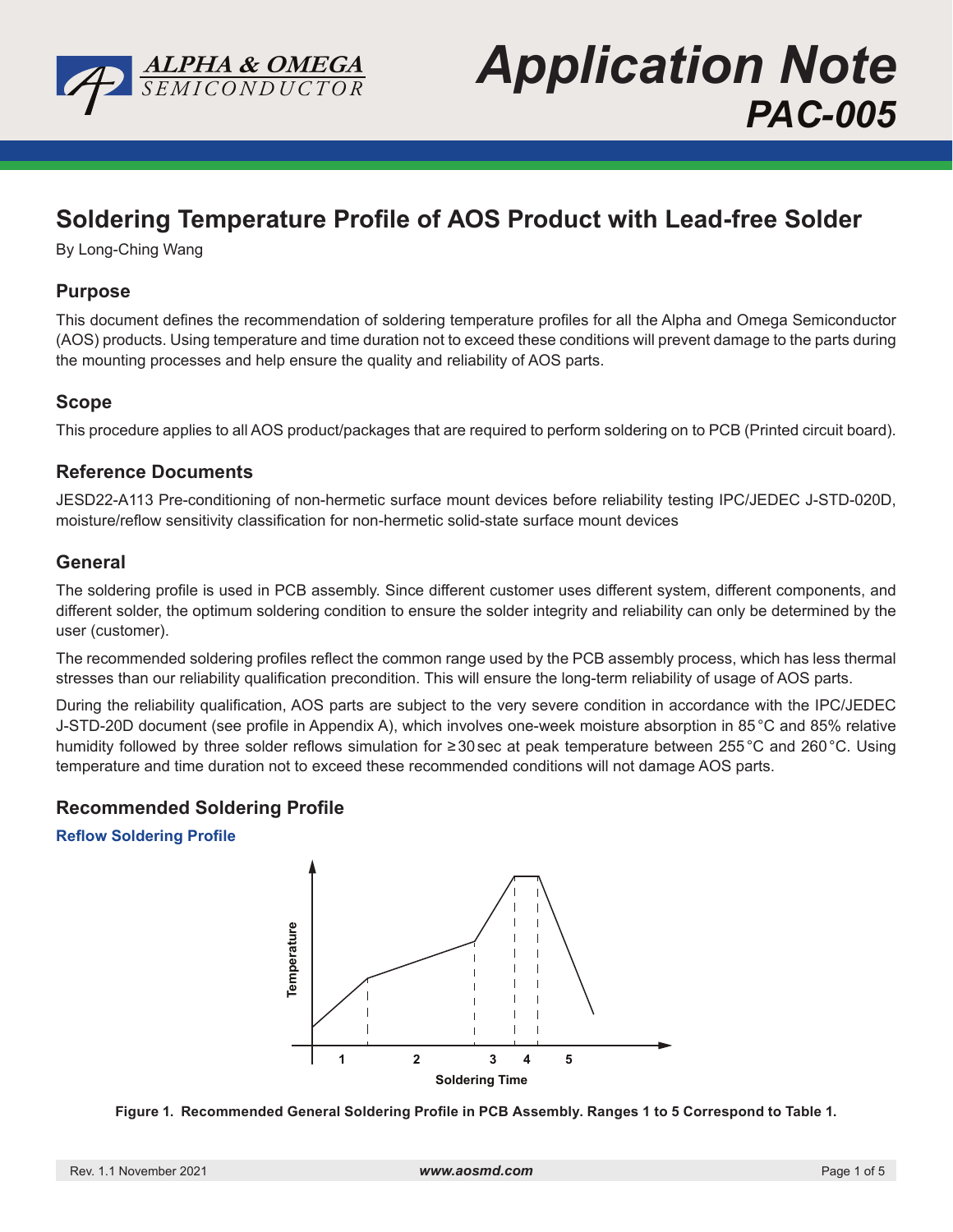#### **Table 1. Recommended General Soldering Profile**

| Range | <b>Profile Feature</b> | <b>Requirement</b>                                |
|-------|------------------------|---------------------------------------------------|
|       | Ramp Up                | $1-4$ °C/seconds                                  |
| 2     | Soak                   | $150\degree C \sim 150\degree C$ , 60-180 seconds |
| 3     | Ramp-up to Peak        | $1-4$ °C/seconds                                  |
| 4     | Peak to Soak $(1)$     | $245^{\circ}$ C ~ 260 °C, 10 seconds max.         |
| 5     | Ramp-down Rate         | 1-6°C/seconds max.                                |

**Note:**

1. Maximum thermal excursion allowed during the reflow assembly is as follow:

- Temperature: 255ºC ~ 260ºC
- Duration at peak soak: 30 seconds

– Number of reflow: 3

### **Table 2. Recommended Wave Soldering Profile**

| Range          | <b>Profile Feature</b>        | <b>Recommended Condition</b>           |  |
|----------------|-------------------------------|----------------------------------------|--|
|                | Preheat: Ramp-up Rate         | $1-7$ °C/seconds                       |  |
|                | Soak:                         |                                        |  |
| $\overline{2}$ | Temperature                   | 110 $\degree$ Cramp to 140 $\degree$ C |  |
|                | Time                          | 60-120 seconds                         |  |
| 3              | Ramp-up Rate                  | $~150\degree$ C/seconds                |  |
|                | Peak:                         |                                        |  |
| 4              | Peak Package Body Temperature | $245^{\circ}$ C ~ 260 °C               |  |
|                | Time                          | 10 seconds max. For dual wave also.    |  |
| 5              | Ramp-down Rate                | $1-7$ °C/seconds                       |  |

#### **Wave Soldering Profile**



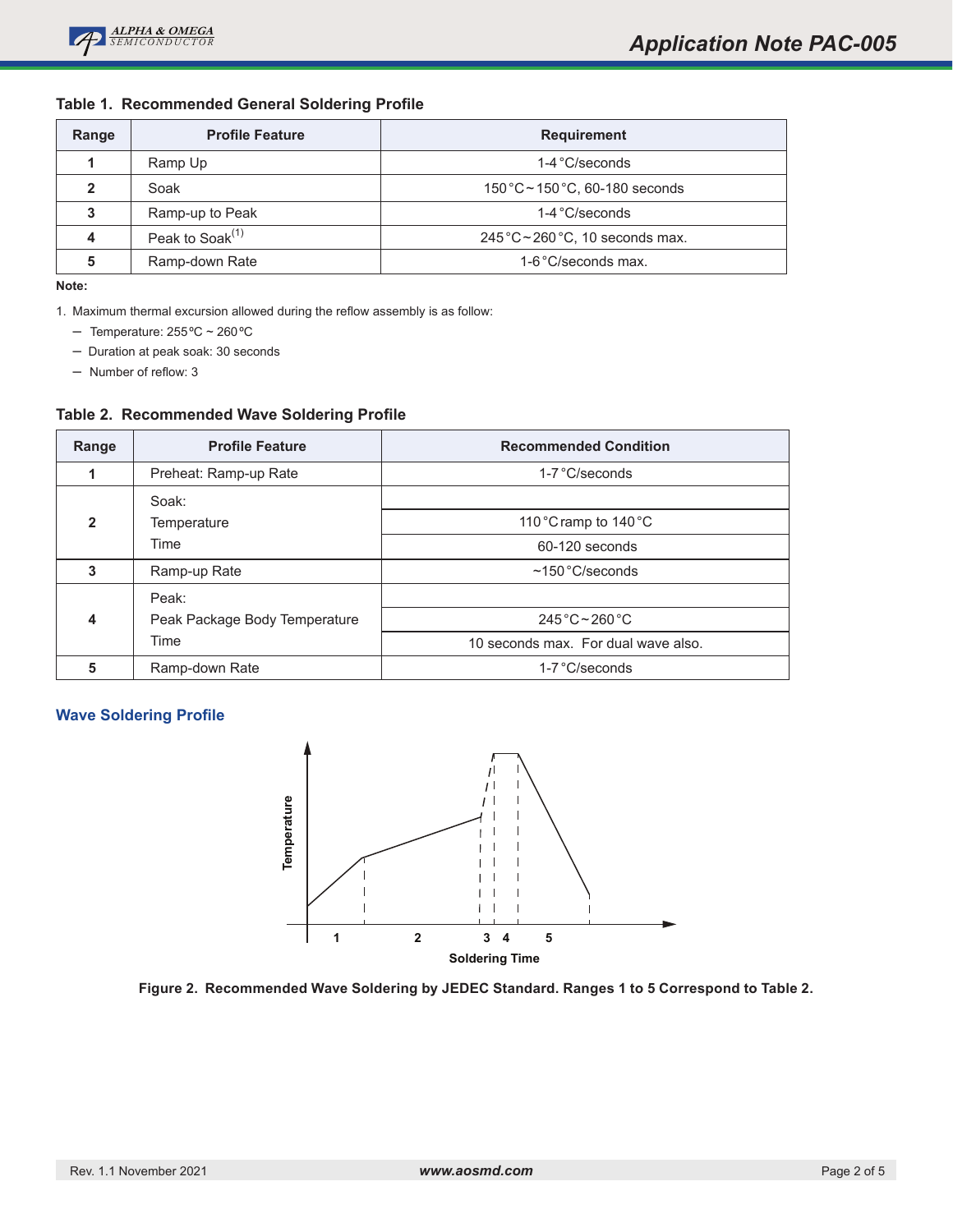

#### **Leadless Device Assembled on the Back Side of PCB**

By and large, wave soldering is for through-hole device assemble. A leadless device is not recommended to be assembled on the backside of the PCB. In addition, all wave soldering must follow JEDEC standard temperature profile.

If the device is to be attached by surface mount reflow first on the backside, then the special holding fixture must be used to prevent the device from falling into the wave soldering bath.

If the device is attached on the backside with adhesive, it is the customer's responsibility to ensure that it will not drop during the wave soldering process.

#### **Hand Soldering**

Not recommended for mass production, an engineering project, or re-work, it is allowed. It should be used with caution.

#### **Table 3. Hand Soldering Parameters**

| <b>Parameters</b> | <b>Recommended Condition</b> |
|-------------------|------------------------------|
| Tip Temperature   | $350 \pm 10^{\circ}$ C       |
| Time $^{(2)}$     | 3 seconds                    |

**Note:**

2. Maximum duration in 5 seconds.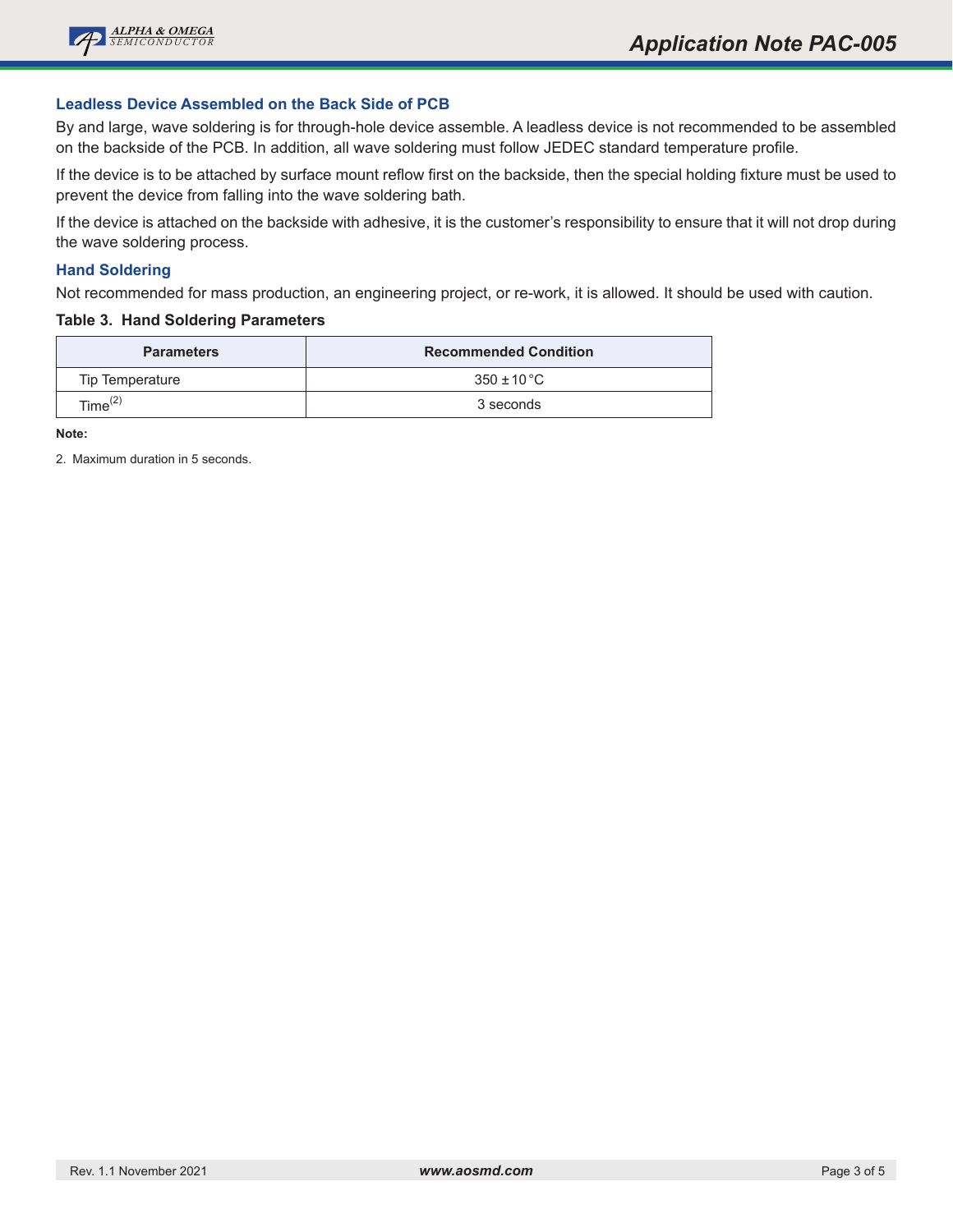

# **Appendix A**

Reflow soldering profile per IPC/JEDEC J-STD-020E, Table 5.2, Figure 5.1 and Note 1 to 4.



**Figure 3. Recommended Reflow Profile per J-STD-020E**

|  | Table 4. Recommended Reflow Parameters per J-STD-020E <sup>(3,4,5,6)</sup> |  |  |  |  |  |
|--|----------------------------------------------------------------------------|--|--|--|--|--|
|--|----------------------------------------------------------------------------|--|--|--|--|--|

| <b>Profile Feature</b>                                                                              | <b>Sn-Pb Eutectic Assembly</b>                                                                                                                                                                                                                                                                                             | <b>Pb-Free Assembly</b> |  |  |  |
|-----------------------------------------------------------------------------------------------------|----------------------------------------------------------------------------------------------------------------------------------------------------------------------------------------------------------------------------------------------------------------------------------------------------------------------------|-------------------------|--|--|--|
| Temperature Min (T <sub>smin</sub> )                                                                | $100^{\circ}$ C                                                                                                                                                                                                                                                                                                            | $150^{\circ}$ C         |  |  |  |
| Temperature Max (T <sub>smax</sub> )                                                                | $150^{\circ}$ C                                                                                                                                                                                                                                                                                                            | $200^{\circ}$ C         |  |  |  |
| Time $(t_s)$ from (T <sub>smin</sub> to T <sub>smax</sub> )                                         | 60-120 seconds                                                                                                                                                                                                                                                                                                             | 60-120 seconds          |  |  |  |
| Ramp-up Rate $(T_L$ to $T_p)$                                                                       | 3°C/seconds max.                                                                                                                                                                                                                                                                                                           | 3°C/seconds max.        |  |  |  |
| Liquidous Temperature (T <sub>L</sub> )                                                             | $183^{\circ}$ C                                                                                                                                                                                                                                                                                                            | $217^{\circ}$ C         |  |  |  |
| Time (t <sub>L</sub> ) maintained above T <sub>L</sub>                                              | 60-150 seconds<br>60-150 seconds                                                                                                                                                                                                                                                                                           |                         |  |  |  |
| Peak Package Body Temperature (T <sub>p</sub> )                                                     | For users $T_p$ must not exceed the<br>For users $T_p$ must not exceed the<br>Classification temp. in Table 4-1.<br>Classification temp. in Table 4-2.<br>For suppliers Tp must equal or exceed<br>For suppliers Tp must equal or exceed<br>the Classification temp in Table 4-1.<br>the Classification temp in Table 4-2. |                         |  |  |  |
| Time $(t_p)^*$ within 5°C of Specified<br>Classification Temperature $(T_C)$                        | $20*$ seconds                                                                                                                                                                                                                                                                                                              | 30* seconds             |  |  |  |
| Ramp-down Rate $(T_p$ to $T_{smax}$ )                                                               | 6°C/seconds max.                                                                                                                                                                                                                                                                                                           | 6°C/seconds max.        |  |  |  |
| Time 25°C to Peak Temperature                                                                       | 6 minutes max.                                                                                                                                                                                                                                                                                                             | 8 minutes max.          |  |  |  |
| *Tolerance for peak profile temperature $(TD)$ is defined as a supplier minimum and a user maximum. |                                                                                                                                                                                                                                                                                                                            |                         |  |  |  |